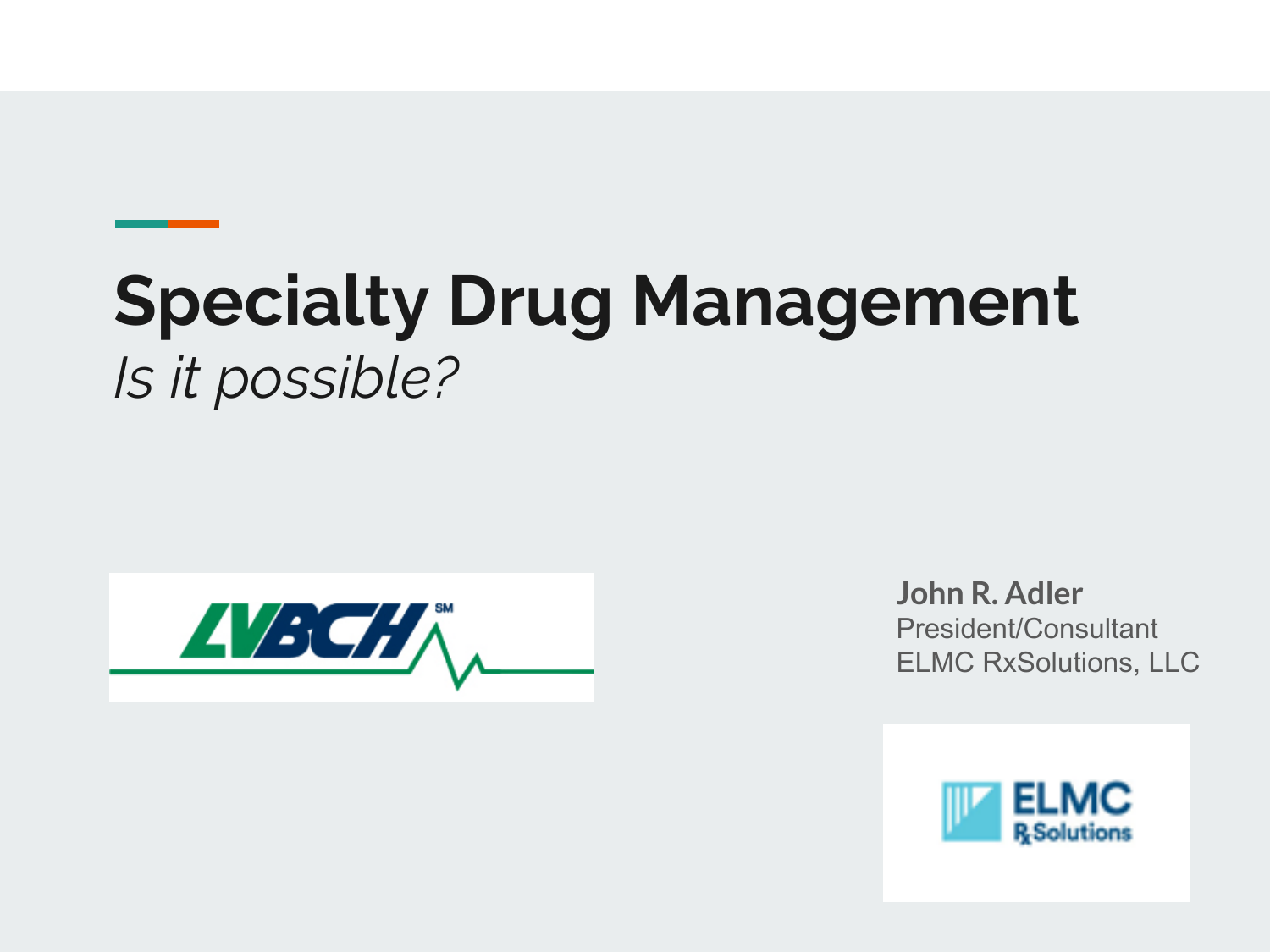

Source: PwC's Health Research Institute: Behind the Numbers 2015 and analysis of CVS Caremark data.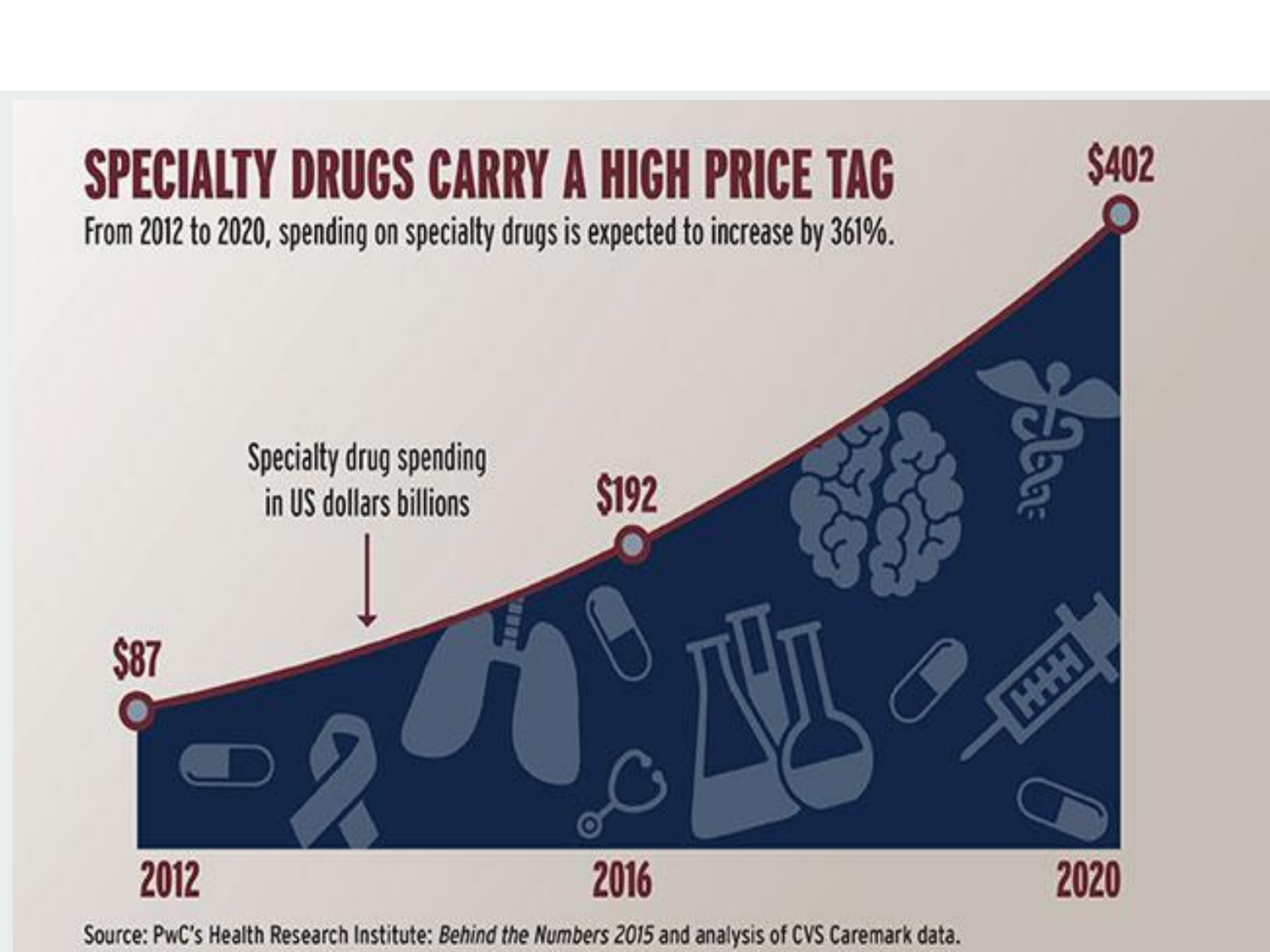### **Defining Specialty Drugs**

#### **Categories/Types of Specialty Drugs**

- **Brands**
	- Garden Variety
	- Orphan
	- Super Orphan
	- Brands
- **Biosimilars**
- **Limited Distribution Drugs**
- **Infused**
- **J Codes**
- **CAR-T Drugs**

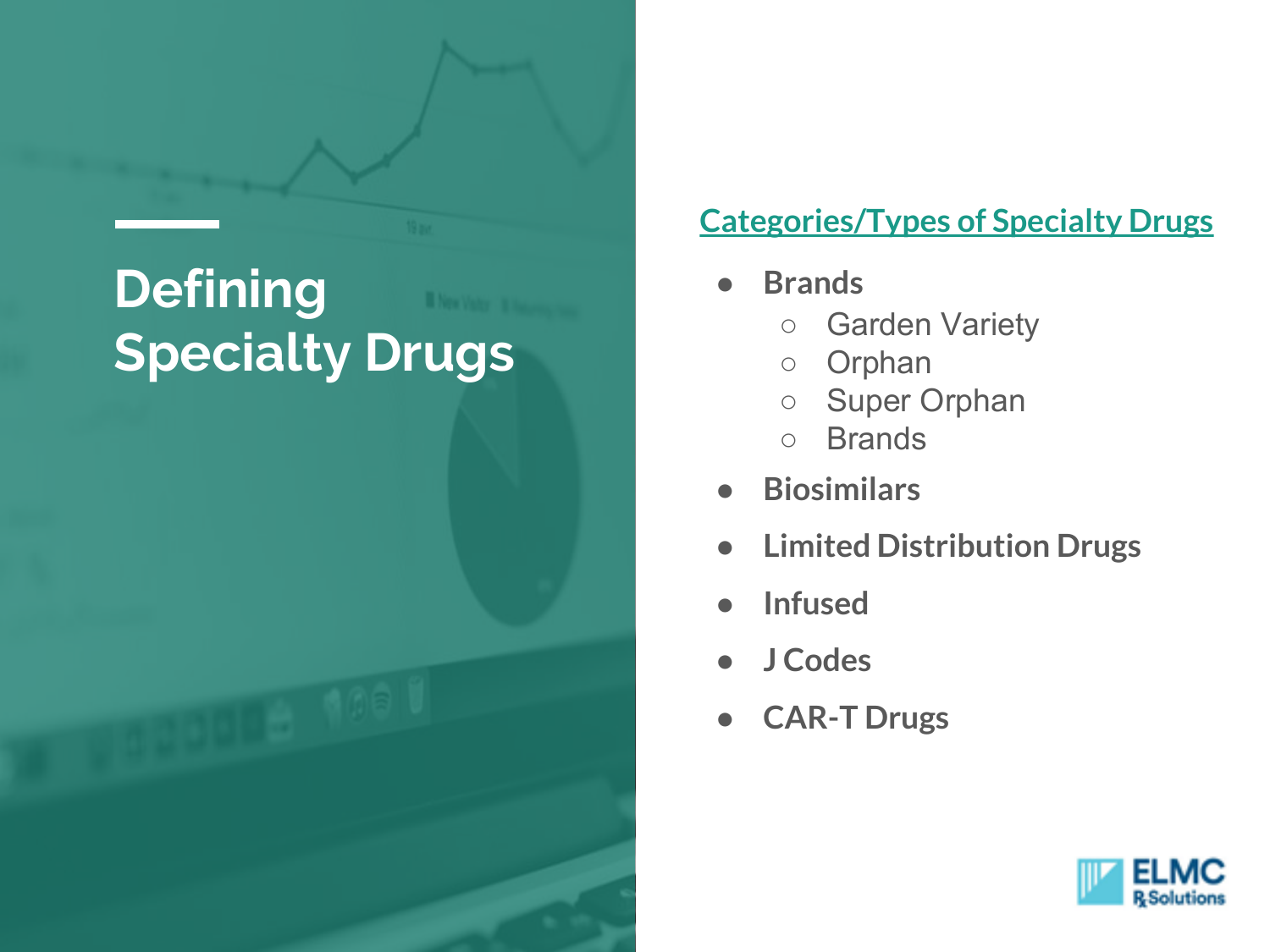## **Defining Speciality Drugs**

#### **Definition Challenges**

- Non Specialty MediSpan- NOT!
	- CMS—\$600/30 Days
	- PBM's—Special Handling, Typically Injectables, etc.

#### **Potential Solutions**

- Contractual
	- Therapeutic Categories
	- Three Pricing Categories—Brand, Biosimilar, LDDs
	- Default Pricing—Future Releases
- **Operational** 
	- Mining J Codes
	- Home Infusion



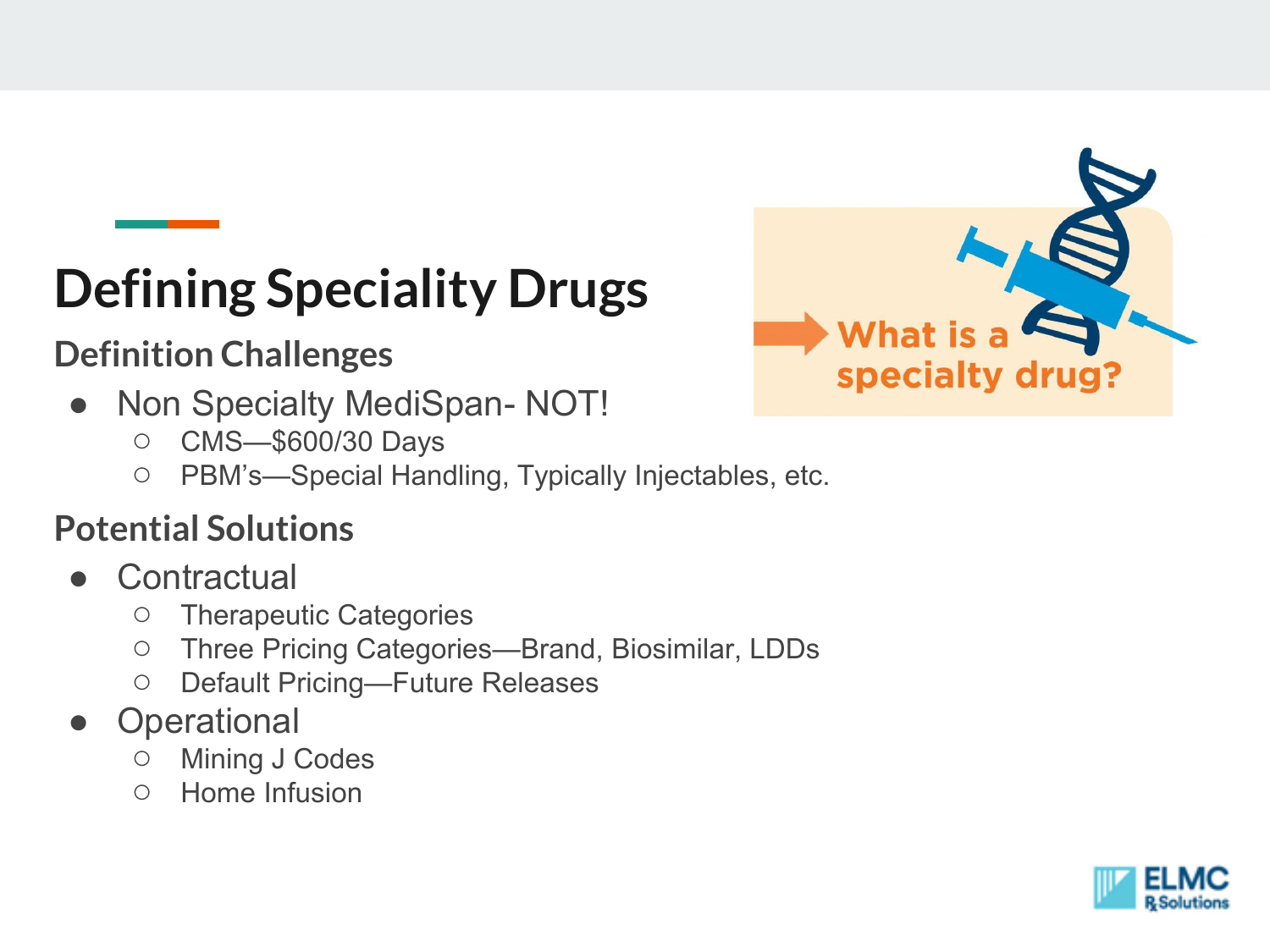

● **CAR-T Drugs**

- Zymriah is first to be released
- $\circ$  \$625,000
- $\circ$  Pipeline = 420 additional meds
- **Value Based Chart**
	- Numerous Challenges
- **Precision Medicine** 
	- Genetically Based Compounds

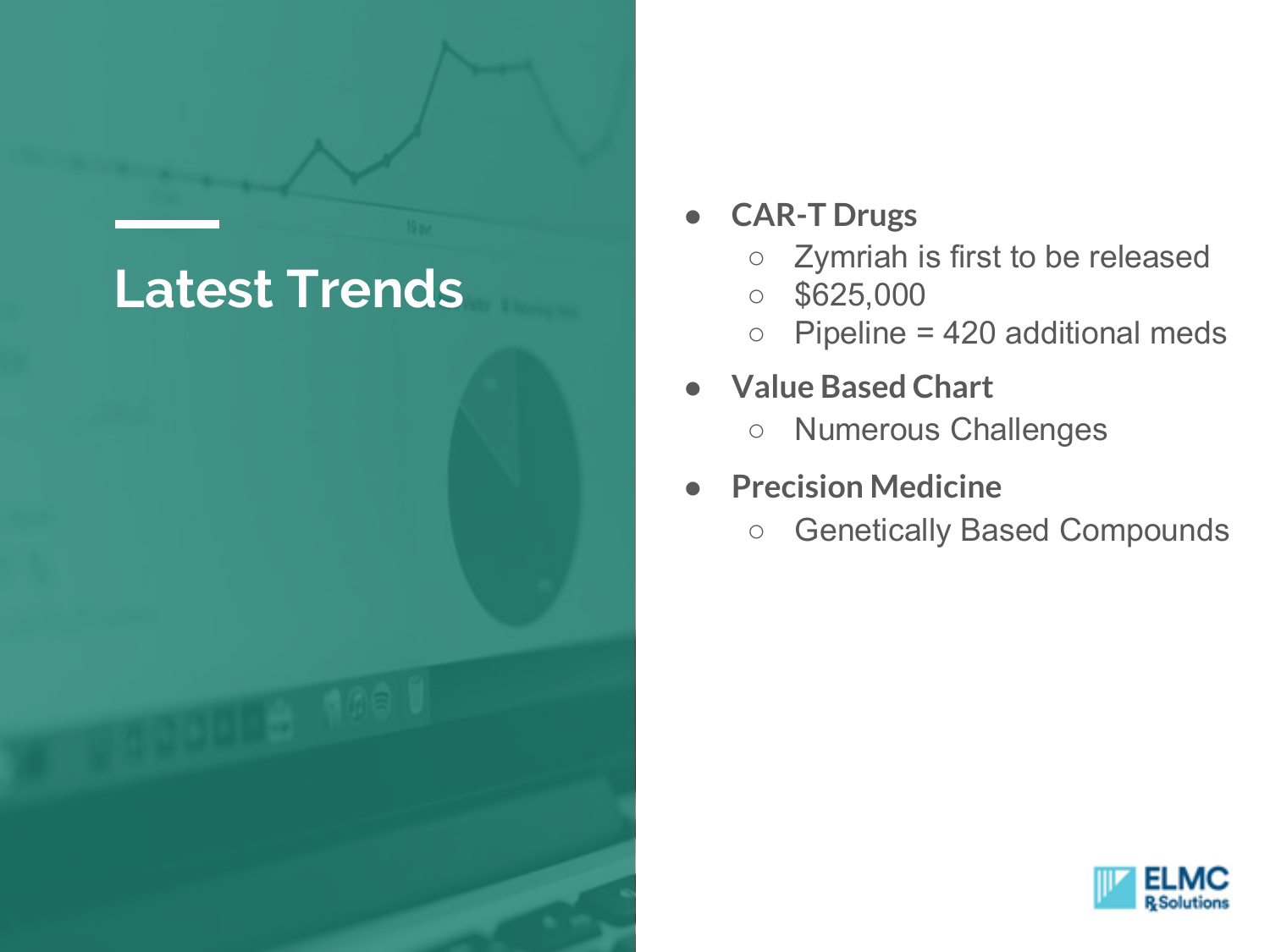## **Pharma- The Masters of All They Survey**

- Direct to Consumer Advertising- \$4.3 Billion= 9:1 ROI
- High Cost Drug Couponing
- JBMA Cancer Medication Study- 57%
- Alignment with PBMs- Rebate Contracts
	- Formularies- Excluded Drugs
	- Control Clinical PA criteria
	- Up to 42% of PBM gross profit margins
	- 14 additional forms of revenue

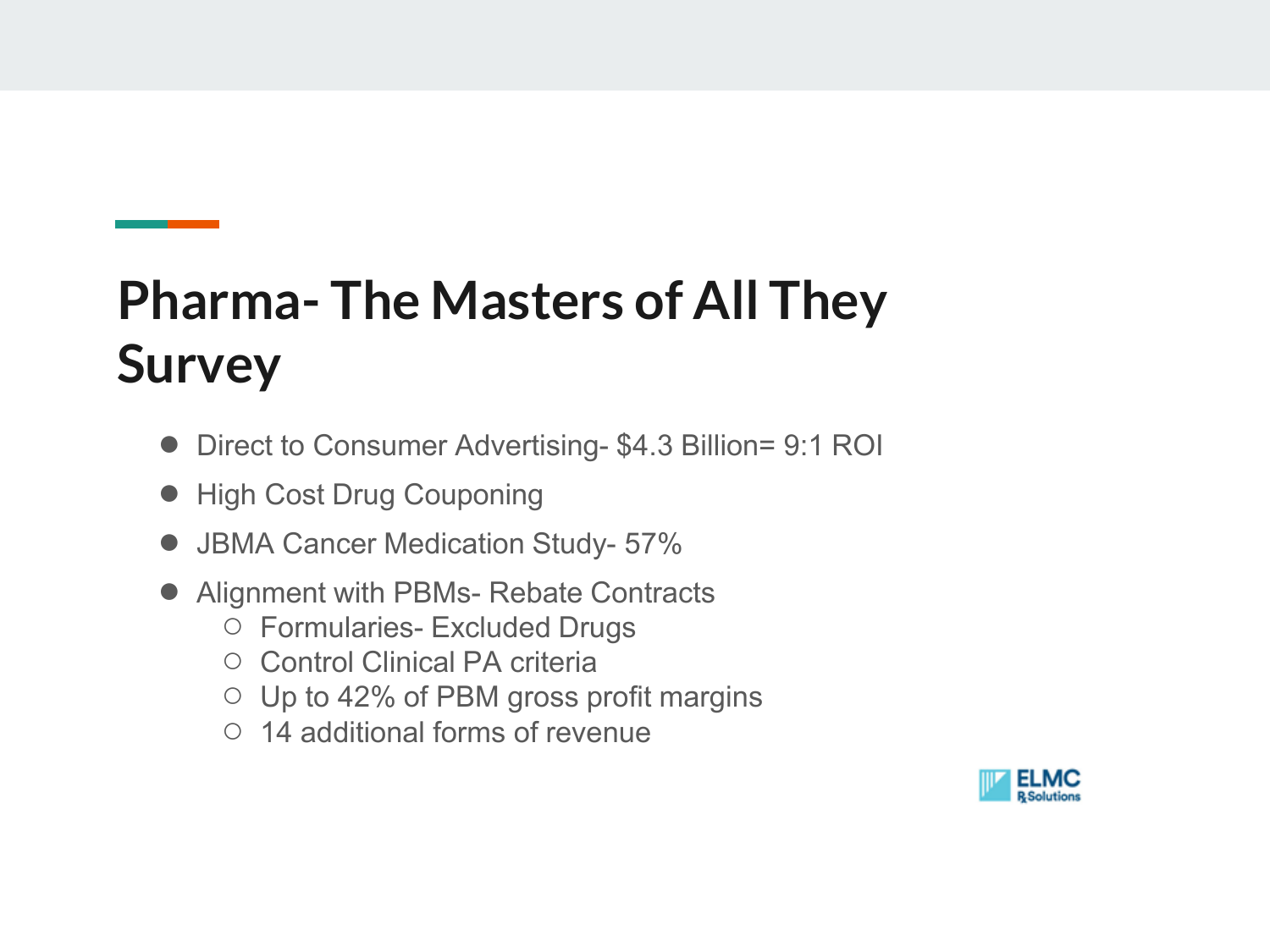### **Humira- The PBM/Pharma Poster Child – As of 2017**

- \$20 Billion Annual Sales
- Lost Patent Protection
- Thicket of Lawsuits-110
- Essentially extended patent for 6 years
- \$60k per year- raised price 17%
- Enbrel lower net cost after rebates

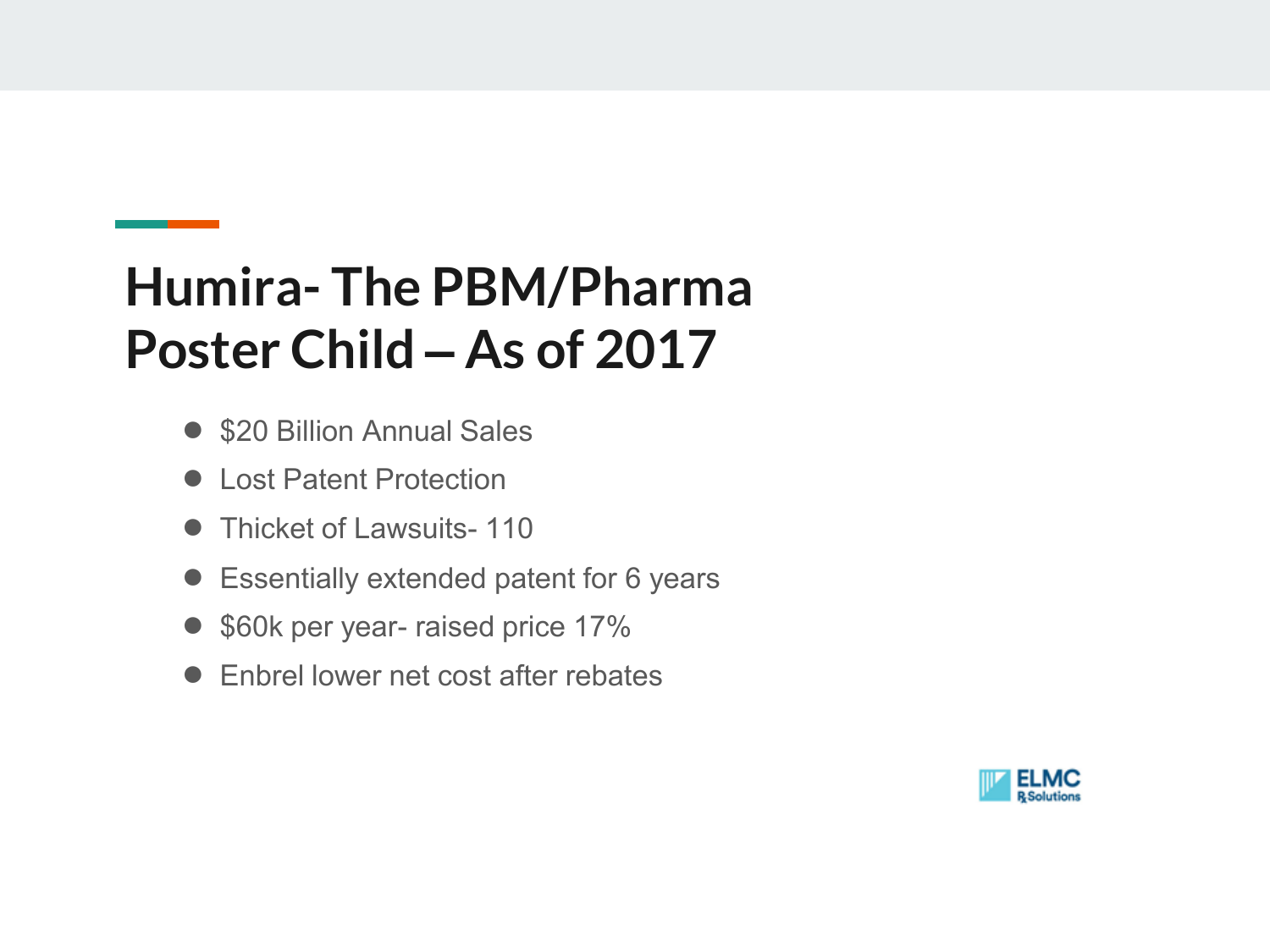### **Managing High Costs**

- Average  $Cost = $5,000/Month, $60K/Year$
- Stop Loss = Bad News = Lasers and Potential Off Label **Denials**
- Complexity = Opportunities for Errors
- Defining What Is/Isn't ○ HIV & Transparent Meds
	- Specialty RX PBM Lists



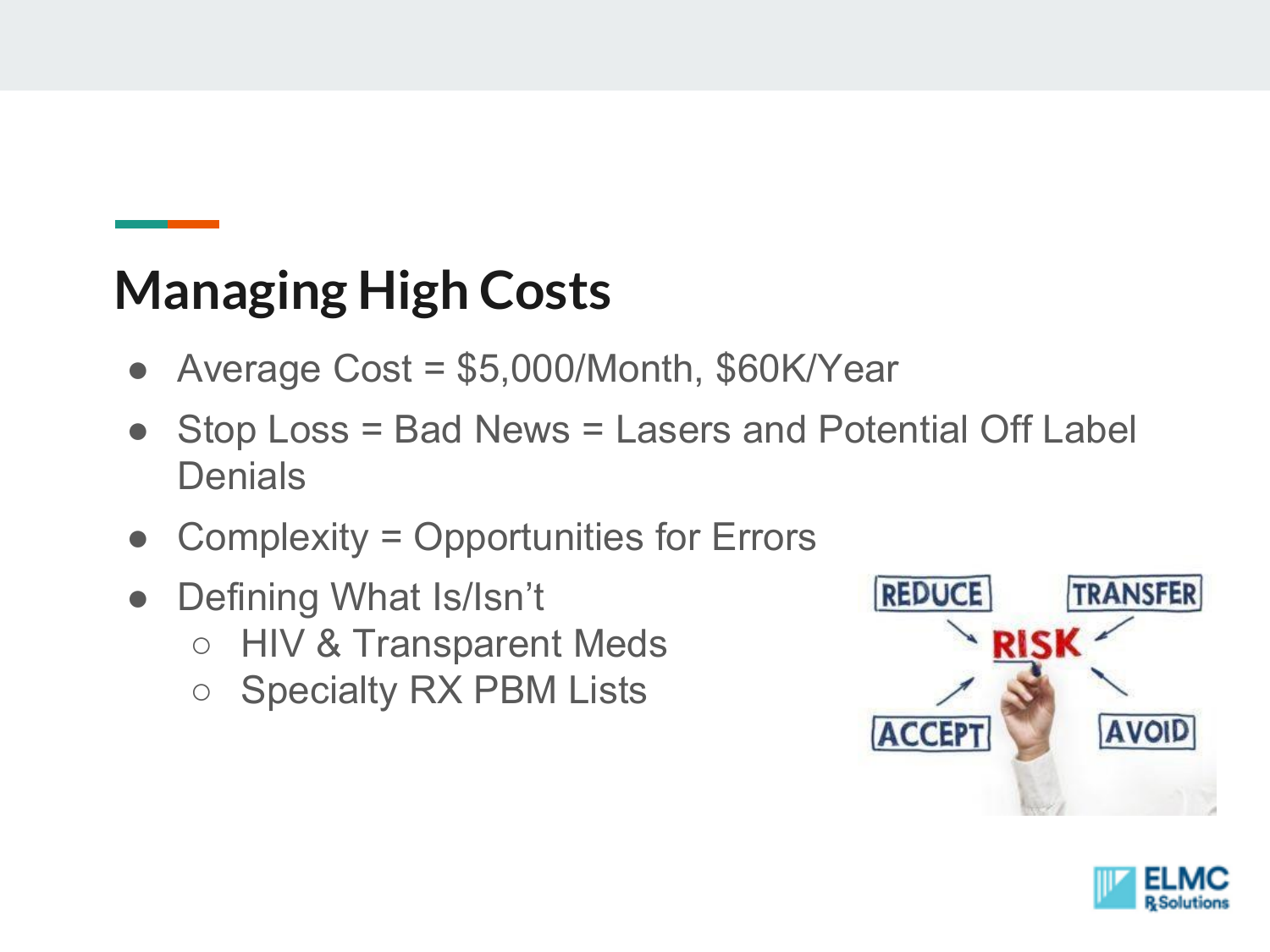### **High Cost Drugs** *The Paradigm is Inside Out*

- **What Do We Currently Focus On?**
	- Easy Quantifiable Metrics
		- Discounts
		- Rebates
- **What Do We Need To Focus On?**
	- Utilization Management
- **What Are The Challenges?**
	- Visibility
	- Expertise

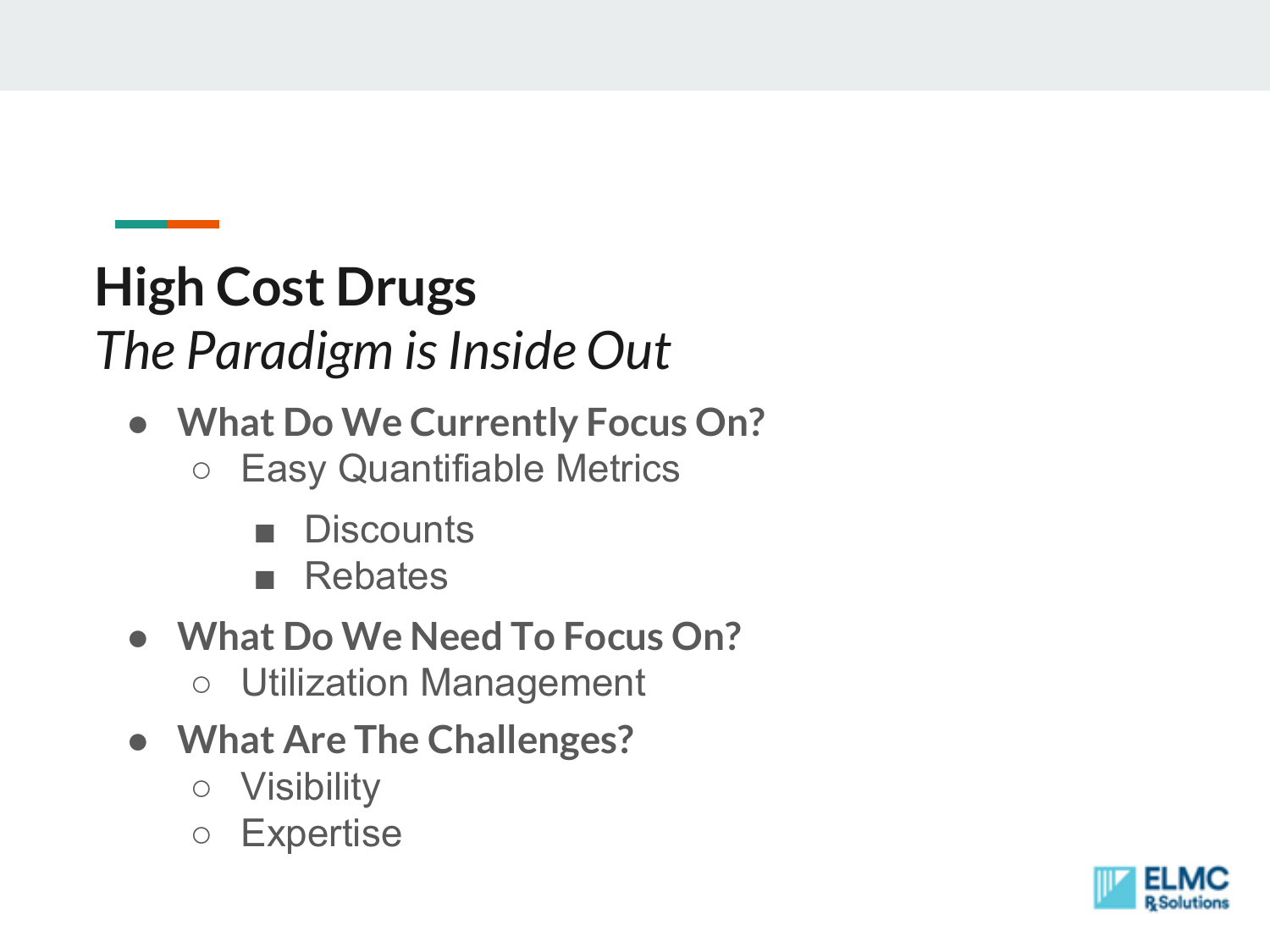#### **AWP Control: Enoxaparin (Blood Thinner)**

| <b>Manufacturer</b> | <b>Unit Price</b> | <b>AWP at 60 Units Metric Strength</b> |           |
|---------------------|-------------------|----------------------------------------|-----------|
| AMPHASTAR           | \$27.00           | \$1,620.00                             | 150.00000 |
| <b>AMERINET</b>     | \$27.00           | \$1,620.00                             | 150.00000 |
| <b>NOVAPLUS</b>     | \$18.07           | \$1,084.32                             | 150.00000 |
| <b>TEVA</b>         | \$35.77           | \$2,146.32                             | 150.00000 |
| <b>FRESENIUS</b>    | \$35.77           | \$2,146.32                             | 150.00000 |
| <b>TEVA</b>         | \$79.20           | \$4,752.00                             | 150.00000 |
| <b>WINTHROP</b>     | \$134.01          | \$8,040.66                             | 150.00000 |
| <b>ACTAVIS</b>      | \$121.97          | \$7,318.08                             | 150.00000 |
| <b>WINTHROP</b>     | \$121.83          | \$7,309.74                             | 150.00000 |
| SANDOZ              | \$121.97          | \$7,318.08                             | 150.00000 |

#### **Enoxaparin Injection**



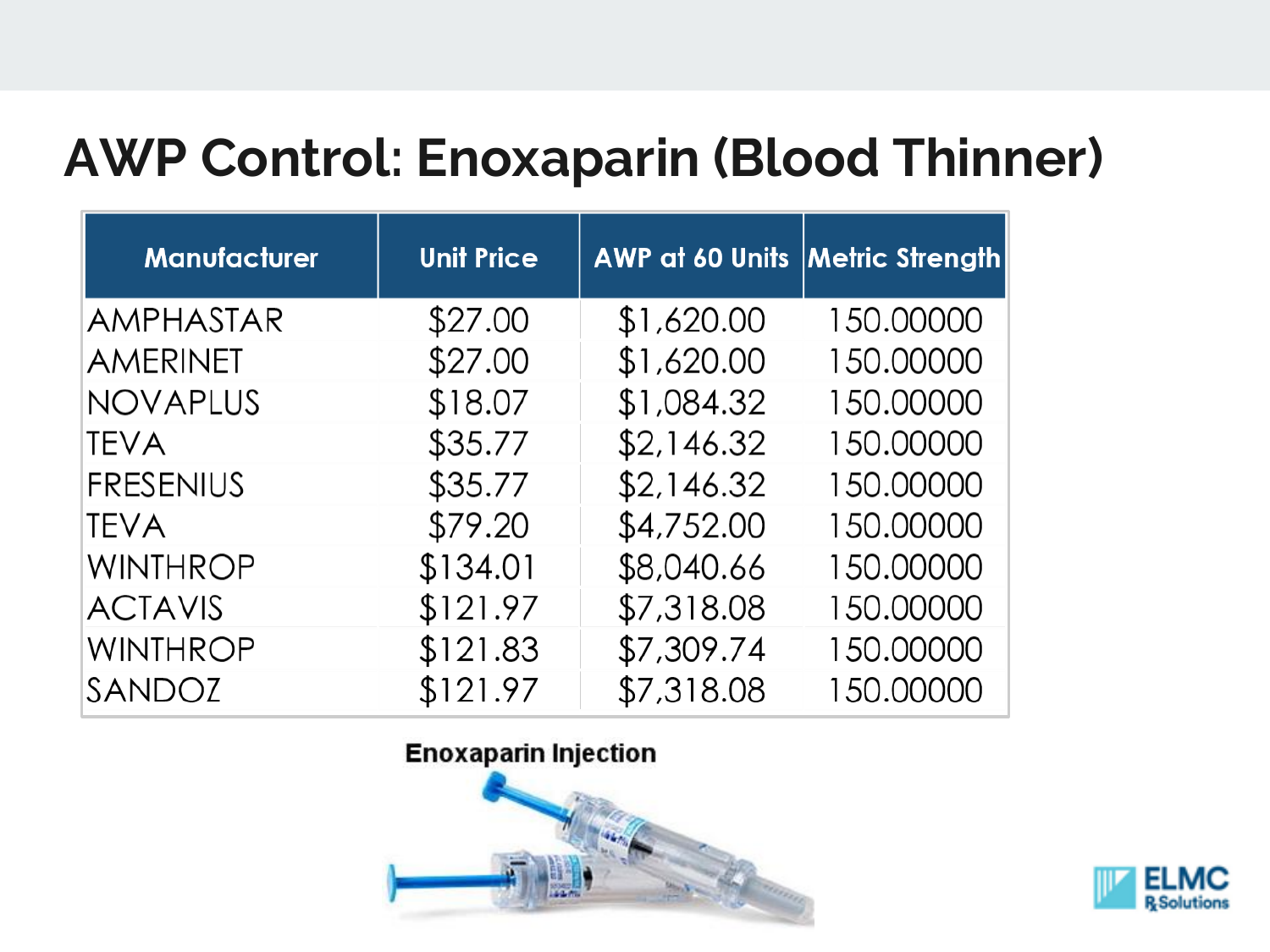### "Real World" Results

#### **Dental Prescription - Right Medical Condition, Alternative Drug Was Far Less Expensive**

- The patient was given a script for Arestin a \$5,200 injectable antibiotic
- There were less expensive alternatives costing an average of \$150.
- **The Clinical Pharmacist contacted the Dentist to discuss the** medication.
- The Dentist was unaware of the high cost and immediately issued a script for a less expensive alternative.
- **The plan subsequently excluded this medication from coverage.**

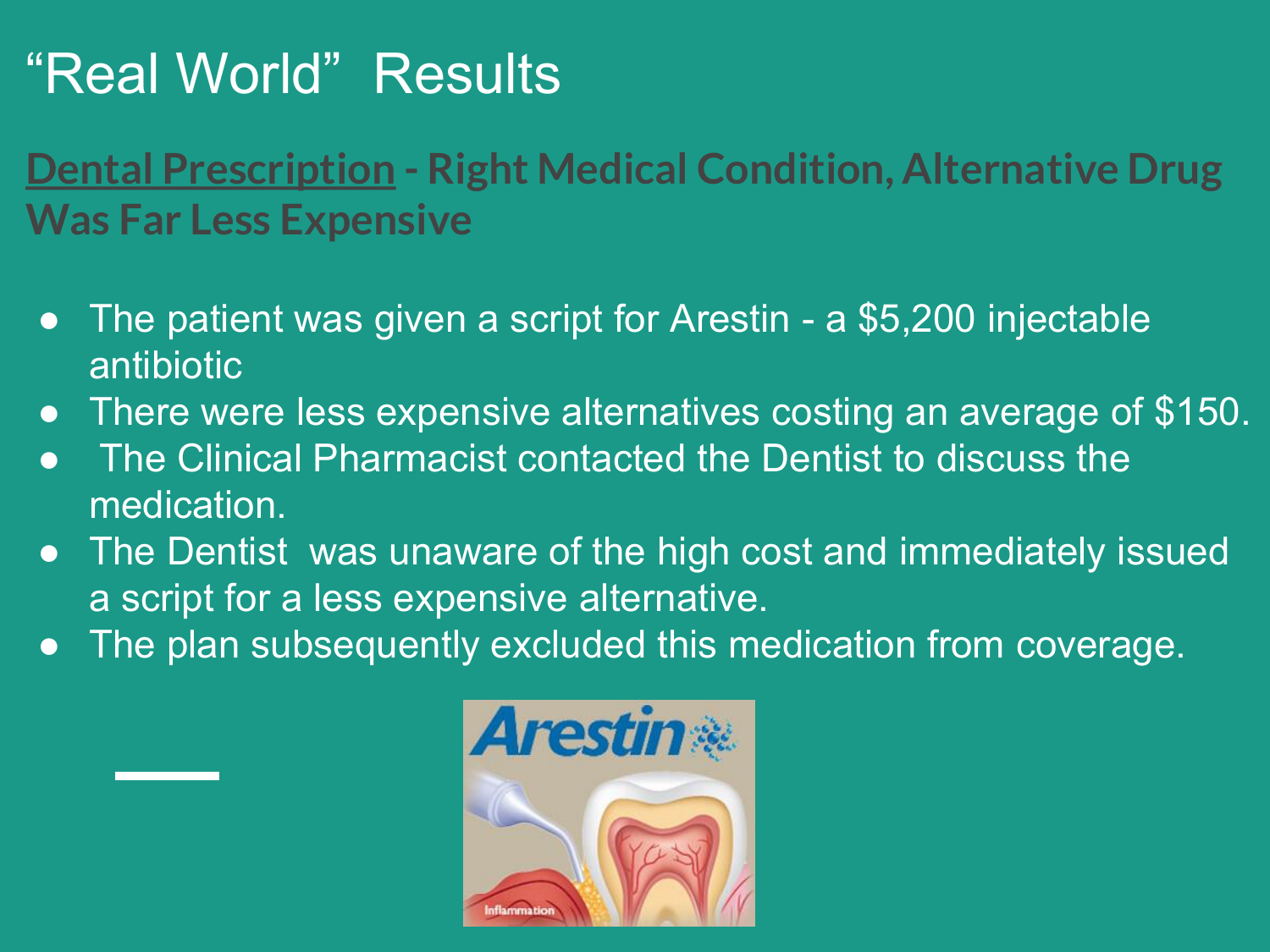## Meaningful Savings

**Hepatitis C Prescription - Right Medical Condition, Wrong Variables, Wrong Drug** 

- Review of the patient's medical records/labs indicated that the patient's condition warranted Harvoni x12 weeks, not Viekira plus Ribavirin.
- The Clinical Pharmacist submitted data from clinical trials to the physician to substantiate her findings.
- Result The plan achieved savings of \$89,000
- The patient avoided an extra 12 weeks of therapy.

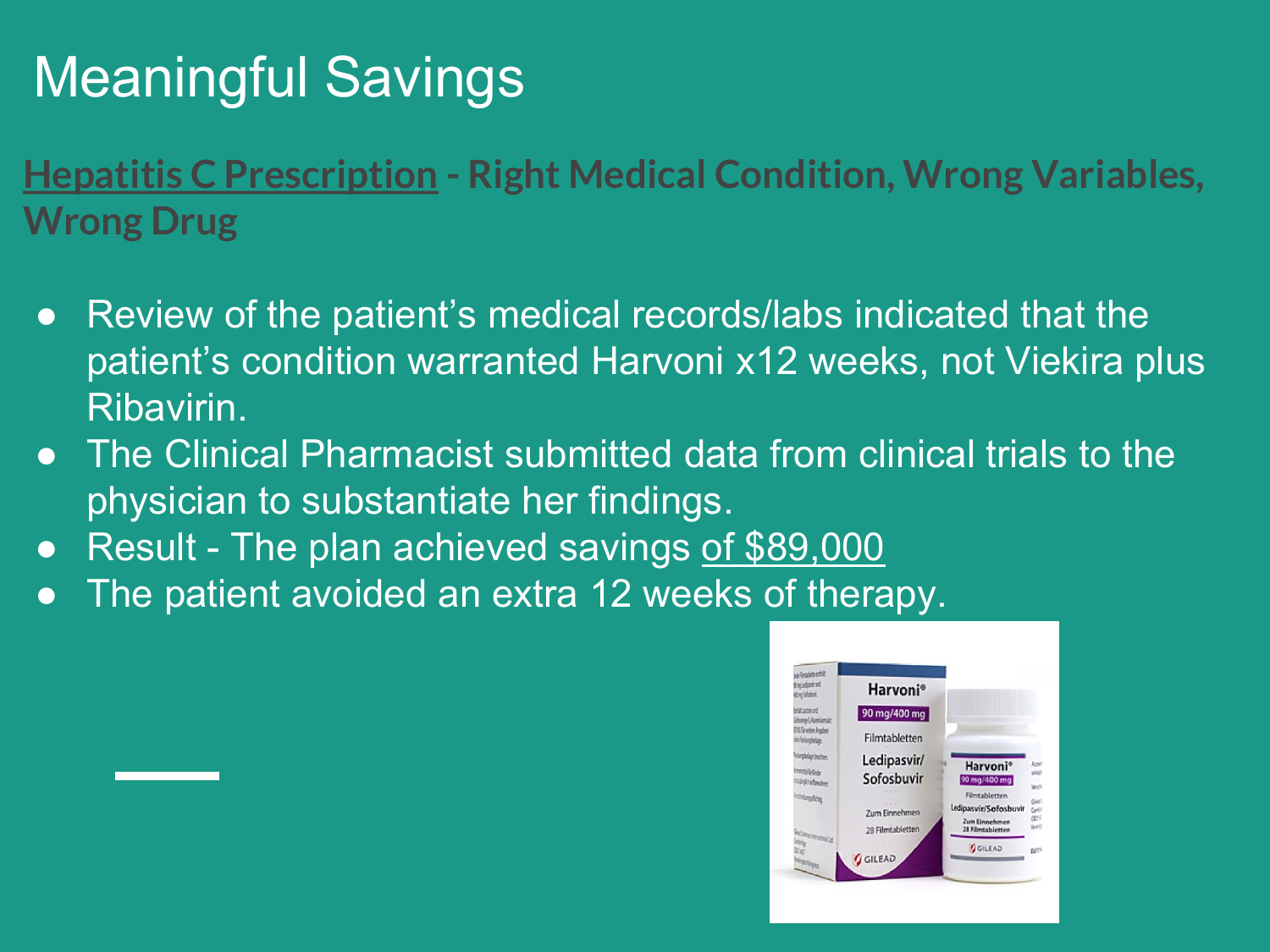## Review Results in \$250,000+ savings

- **Orkambi Prescription - Right Medical Condition, Wrong Variables - a Drug was Unnecessary**
	- The PBM approved Orkambi, claiming that the MD had submitted all the necessary paperwork to the Orkambi 'hub.'
	- PBM was unable to confirm that patient was homozygous for the F508deL mutation.
	- The only approved indication for Orkambi, in fact, the PBM only required a verbal authorization.
	- The medical records were requested and received.
	- Clinical review revealed that the patient did not have the mutation and did not meet the criteria.
	- **This saved the plan \$350K per year for the remainder of the patient's life.** ORKAMBI<sup>®</sup>

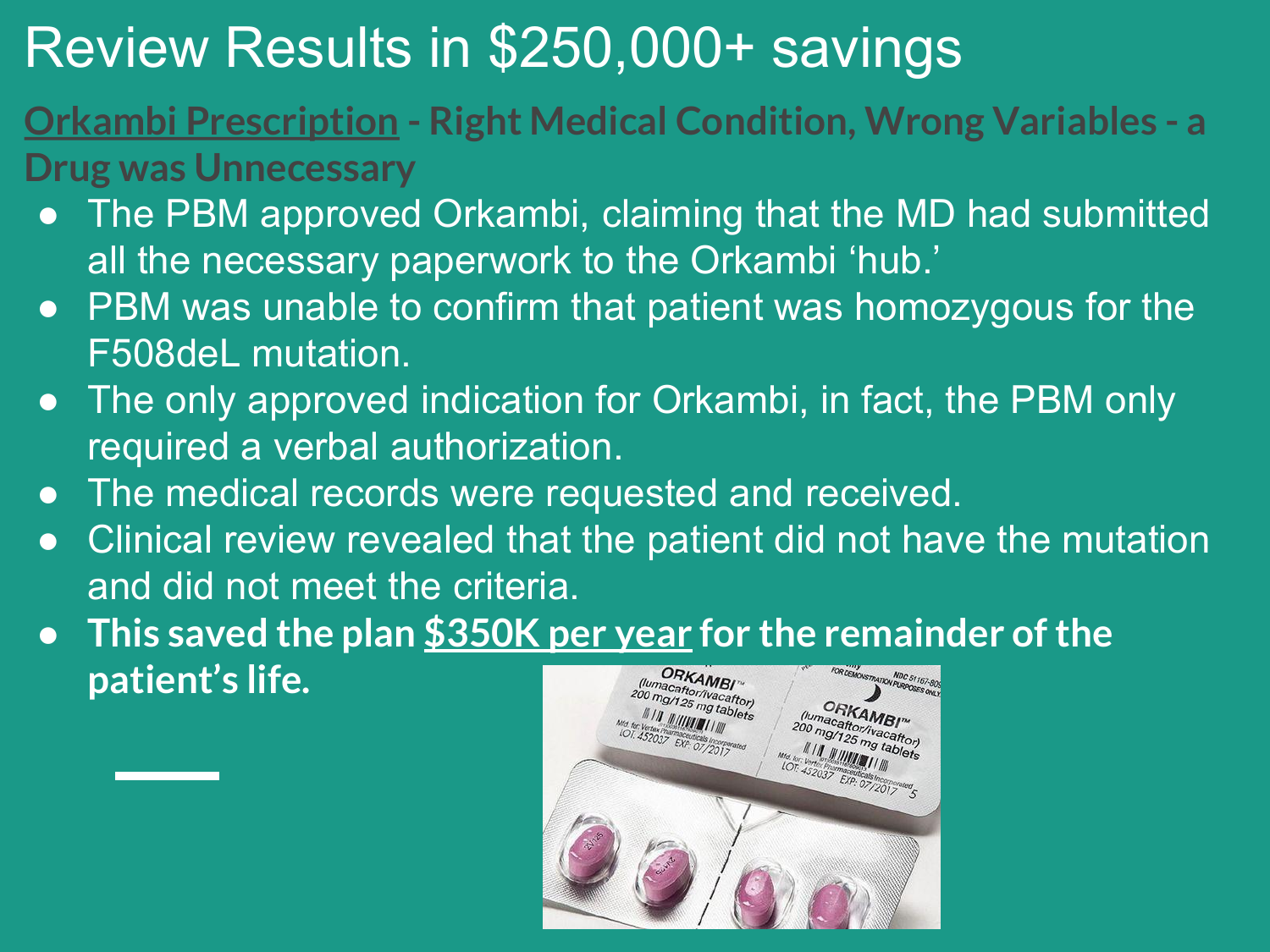#### **SCENARIO ONE**

DRUG NAME: **KORLYM®** DX: NOT LISTED (ASSUMED CUSHINGS SYNDROME) HX: NONE

#### **CLINICAL CRITERIA**

DIAGNOSIS OF ENDOGENOUS CUSHING'S SYNDROME WITH SECONDARY HYPERGLYCEMIA; **OR** 

- DIAGNOSIS OF DIABETES;
- PATIFNT MUST HAVE FAILED OR NOT BE CANDIDATE FOR PITUITARY SURGERY

#### **DENIAL REASON(S)**

- NO FDA APPROVED DIAGNOSIS
- NO FAILED PITUITARY SURGERY
- NO PRIOR TREATMENT FOR CUSHINGS SYNDROME
- NO STANDARD TESTS TO PROVE CUSHINGS SYNDOME

# **SAVINGS - \$163,000/YEAR**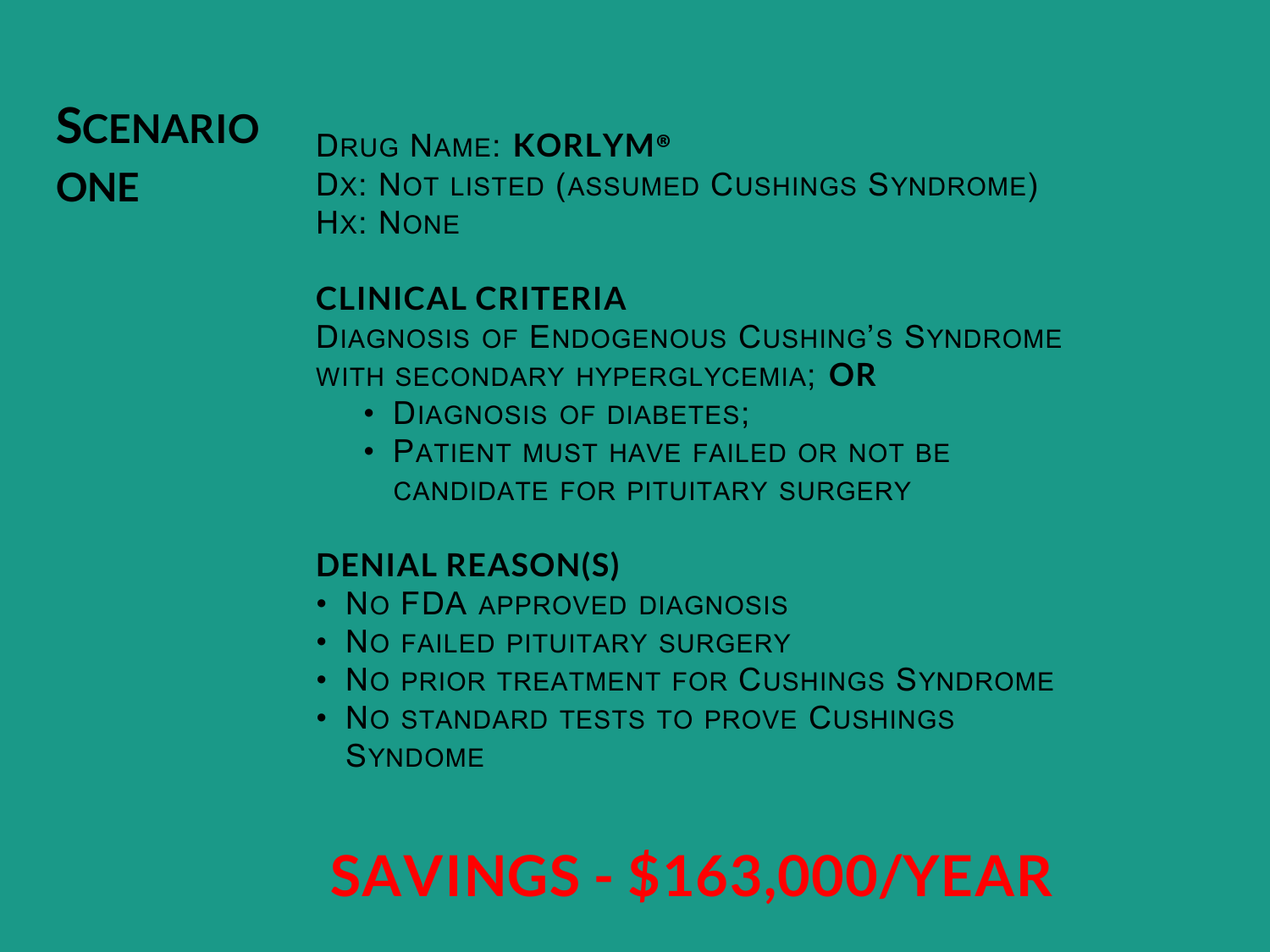#### **SCENARIO TWO**

THREE YR OLD MALE PATIENT DRUG NAME: **SABRIL®** DX: COMPLEX PARTIAL EPILEPTIC SEIZURE HX: TRIED/FAILED 2 OTHER SEIZURE MEDICATIONS

#### **CLINICAL CRITERIA**  DIAGNOSIS OF INFANTILE SPASMS; **OR ALL** OF THE FOLLOWING:

- DIAGNOSIS OF COMPLEX PARTIAL SEIZURES **AND**
- TAKING ADDITIONAL SEIZURE MEDICATION **AND**
- TRIED AND FAILED **TWO** SEIZURE MEDICATIONS **AND**
- INITIAL AND PERIODIC (EVERY 6 MONTHS) EYE EXAMS

#### **DENIAL REASON(S)**

- MONOTHERAPY
- USED FOR PT >/= 10 YRS OLD
- INSUFFICIENT EYE EXAMS
- DUE TO THE RISK OF POTENTIAL PERMANENT VISION LOSS

# **SAVINGS > \$258,000/YEAR**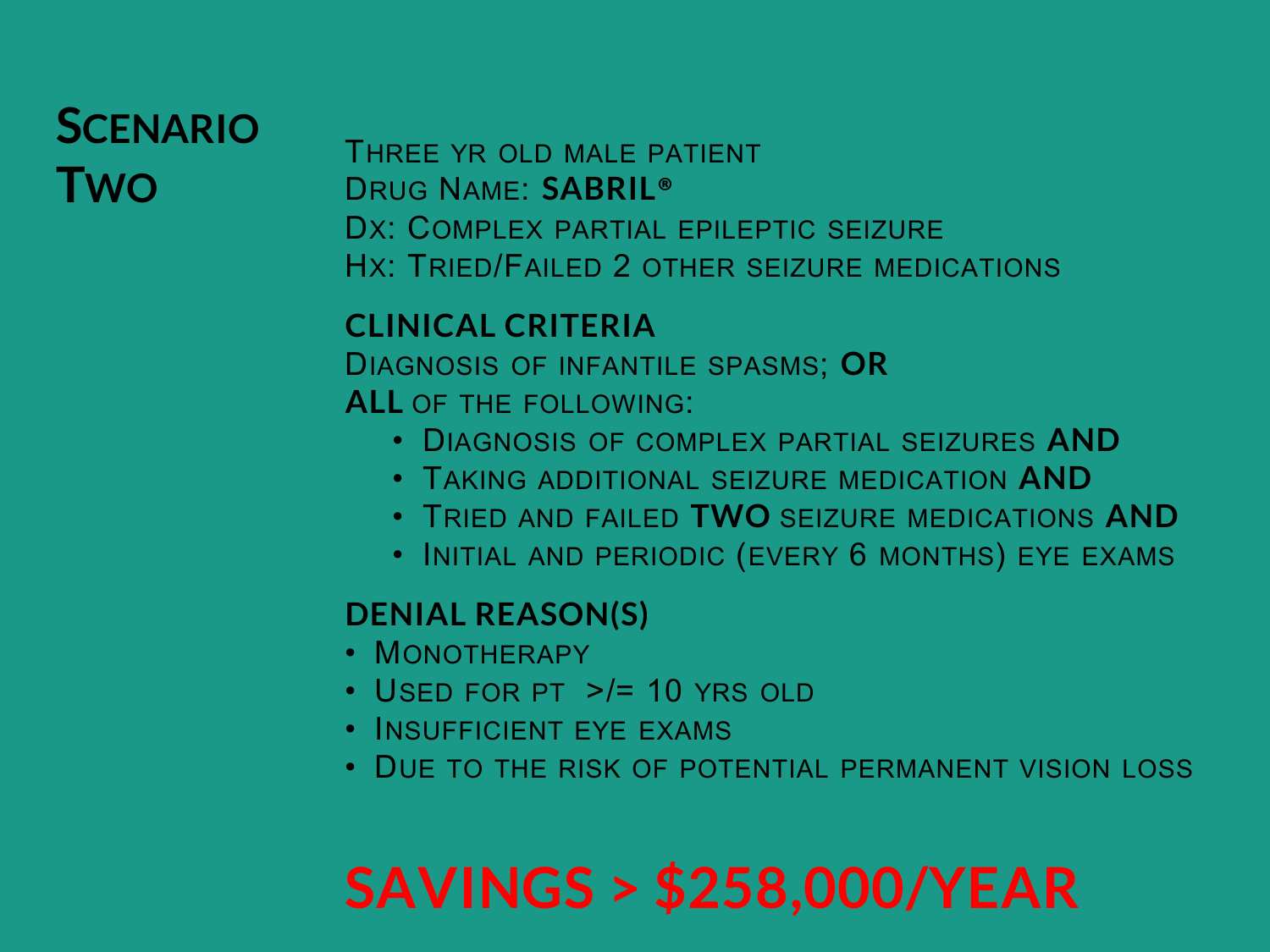## **Methods for Protecting the Future**



"She's going to need a prescription for light-headedness. She fainted when I told her how much her meds cost."

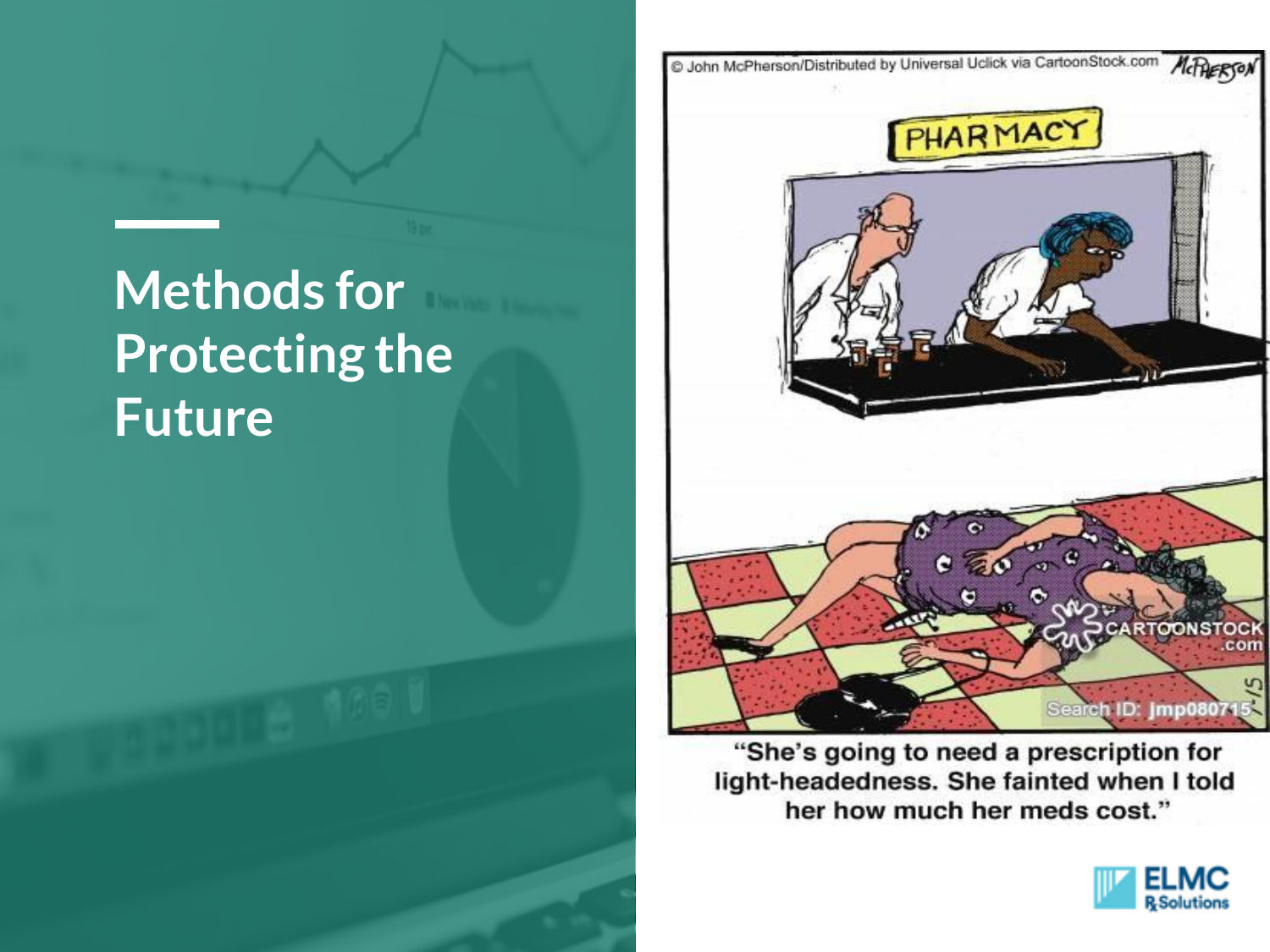### **Role of PBM**

- **Create programs that manage cost & utilization**
	- Variable co-pays
	- Outcomes-based drug treatments
- **Extract pricing concessions from Pharma**
	- Discounts & rebates
- **Properly administer Clinical PAs** 
	- Eliminate disconnects between static protocols and real world administration
- **Eliminate coverage for ineffective medications**
	- 57% of cancer drugs



**Pharmacy Benefit** 

**Managers**